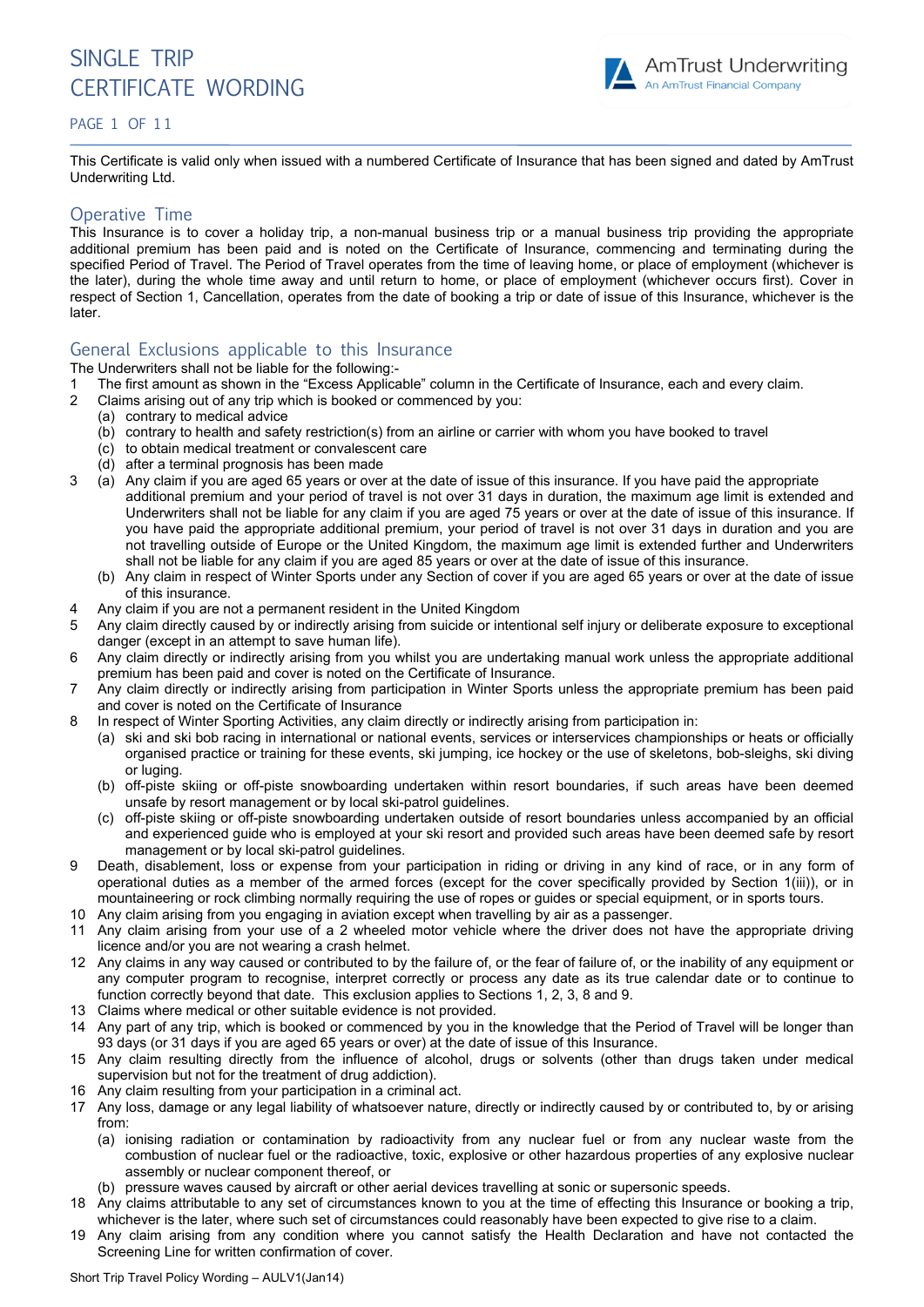

PAGE 2 OF 11

- 20 Any claim due to any condition caused by, prolonged by, or aggravated by any psychiatric, mental or nervous disorder including anxiety and/or depression.
- 21 Any claim consequent upon venereal disease or any expenses incurred either directly or indirectly in the treatment of, diagnosis or counselling of either Acquired Immune Deficiency Syndrome (AIDS), AIDS related complex (ARC), or Human Immunodeficiency Virus (HIV), howsoever these may have been acquired or may be named.
- 22 Any claims for any other person on whose health the trip may depend, if at the time of taking out this Insurance (or booking the trip whichever is later) they have a medical condition for which they:
	- (a) Are receiving treatment at hospital (other than regular hospital check-ups for a stable condition where the medication dosage remains unchanged)
	- (b) Are awaiting for a hospital consultation or treatment (other than regular hospital check ups for a stable condition where the medication dosage remains unchanged)
	- (c) Has been given a terminal prognosis, or been told that their condition is likely to get worse in the next 12 months;
- 23 Any trip which is undertaken by Dependent Children unless accompanied by an adult insured hereunder.

# War and Kindred Risks Exclusion Clause applying to all Sections

The following exclusion clause shall be operative at all times within the United Kingdom and at all times during the Period of Travel whilst you are within the confines of, or travelling to and from, any country or area that, at the commencement of the Period of Travel, was publicly known to be in a state of, or faced with the threat of, war, invasion, civil war, armed hostility, armed revolt or insurrection.

The Underwriters shall not be liable for death, disablement, expense, loss or indemnity directly or indirectly resulting from or attributable to War and Kindred Risks as defined below.

Notwithstanding the foregoing, this War Exclusion shall automatically be deemed inoperative if your presence in such country or area is attributable to:-

- (a) the scheduled transit or stopover not exceeding 24 hours of an aircraft or sea vessel in which he is travelling, or
- (b) involuntary diversion or transit due to force majeure or to hijack, kidnap or the like, terrorist or criminal act, provided always that at the time of the original occurrence or act you are not within the confines of any country or area to which this War Exclusion was applicable, nor travelling to or from such country or area other than as provided for under i).

#### **Note**

For the purposes of this Insurance, War and Kindred Risks shall mean:

War, invasion, acts of foreign enemies, hostilities (whether war be declared or not), civil war, terrorism, rebellion, revolution, insurrection, or military or usurped power. If you are unsure as to whether this Exclusion applies to a particular country you are travelling to, then please contact Underwriters via the Insurance Broker named on the front of this Certificate of Insurance for advice.

# Nuclear, Chemical and Biological Terrorism Exclusion Clause

Regardless of any contributory cause(s), this Insurance does not cover any claim(s) in any way caused or contributed to by an act of terrorism involving the use or release or the threat thereof of any nuclear weapon or device or chemical or biological agent. If Underwriters allege that, by reason of this exclusion, any claim is not covered by this Insurance, the burden of proving the contrary shall be upon you.

# Note

For the purpose of this insurance an act of terrorism means:

- 1 An act including but not limited to the use of force or violence and/or the threat thereof, of any person or group(s) of persons, either acting alone or on behalf of or in connection with any organisation(s) or government(s), committed for political, religious, ideological or ethnic purposes or reasons, including the intention to influence any government and/or to put the public, or any section of the public, in fear.
- 2 Your attention is drawn to General Exclusion 17, which applies at all times.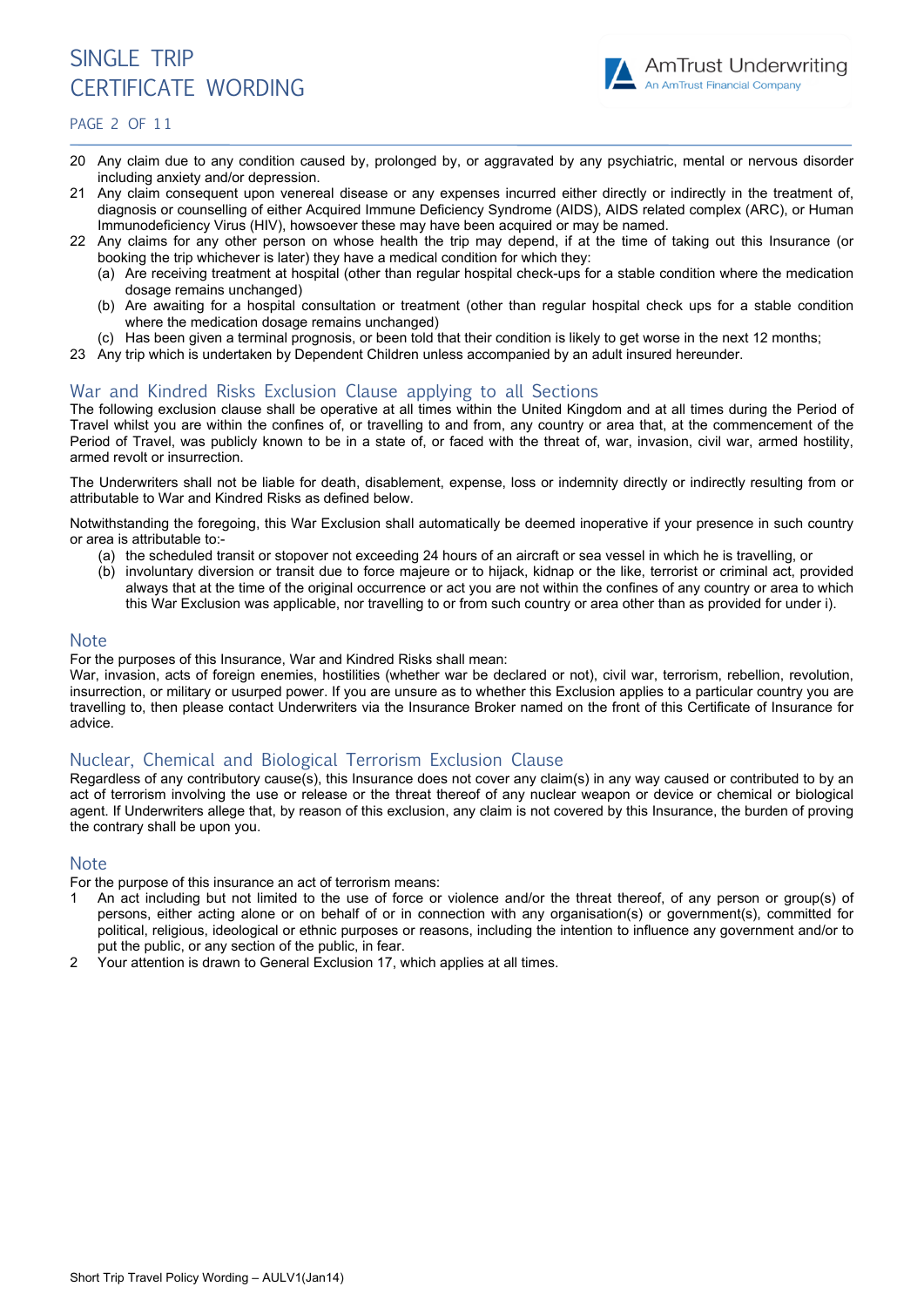

PAGE 3 OF 11

# General Conditions applicable to all Sections

- 1 In the event of any one occurrence giving rise to claims under more than one Section of this Certificate, only one monetary excess of the amount specified in the "Excess Applicable" column in the Certificate of Insurance each Insured Person shall be deducted from the total amount of the claim.
- 2 No Endorsement or Amendment to this Certificate shall override the Exclusions applicable to Section 6, Personal Liability.
- 3 In the event of a claim under this Insurance you shall allow the Medical Advisor or Advisors appointed by the Underwriters to examine you as often as may be deemed necessary by the Underwriters.
- 4 Any fraud, misstatement or concealment in the statements made by you or on your behalf prior to arranging this Insurance or in the submission of a claim made hereunder shall render this Insurance null and void and all claims shall be forfeited.
- 5 You must be a permanent resident in the United Kingdom.
- 6 You must take all reasonable steps to avoid or reduce any loss which may result in a claim under this Insurance.
- 7 In the event of you suffering an Accident or Illness abroad which may lead to hospital treatment or the curtailment of the trip, you must contact Intana Assist for advice as soon as reasonably practicable (See below for details). Failure to do so may prejudice any claim made under this section.
- 8 As far as you are concerned You and each Insured person named under the Certificate of Insurance:
	- (a) Are not waiting for an operation or post-operative check-up, any investigation or results, or any other hospital treatment or consultation (other than regular hospital check-ups for a stable condition where the medication and dosage has not changed in the last 12 months.)
	- (b) Have not received treatment for any of the following:
		- a stroke
		- any form of cancer, leukaemia or tumour
		- a transplant
		- any heart problem
		- high blood pressure/hypertension
		- dialysis
		- diabetes
		- any blood disorder
		- any breathing or respiratory problem
		- any psychiatric illness or dementia
		- any gastro intestinal condition e.g. colitis, stomach ulcer
		- any neurological system related condition
	- (c) Have not been seen by a specialist in the last three months (other than regular hospital check-ups for a stable condition where the medication and dosage remains unchanged).
	- (d) Have not been given a terminal prognosis by a registered doctor.
	- (e) Are not aware of any other reason as to why the trip is likely to be cancelled.

If You cannot comply with this general condition at the time of purchase of this Insurance, then you must ring the Screening Line on 0844 561 7901 within 14 days of purchasing this certificate (but before you travel), and they will confirm in writing whether we can provide you with cover and at what terms (if any). Failure to do so may result in no coverage being effective for claims arising from such a condition.

# What to do in the case of a Medical Emergency

In the event of Illness or Accident abroad which may lead to Hospital treatment or Curtailment of your trip contact Intana Assist, 24 Hour Emergency Service.

Telephone: +44 (0) 203 003 6900 Fax: + 44 (0) 203 003 6901

Please quote the reference AmTrust

When contacting Intana Assist, please advise the following:

- 1 The telephone number from which you are calling,
- 2 Your Certificate Number,
- 3 The name and telephone number of the Doctor and Hospital attending to the Insured Person.

Failure to contact Intana Assist in the event of an Emergency may prejudice your claim.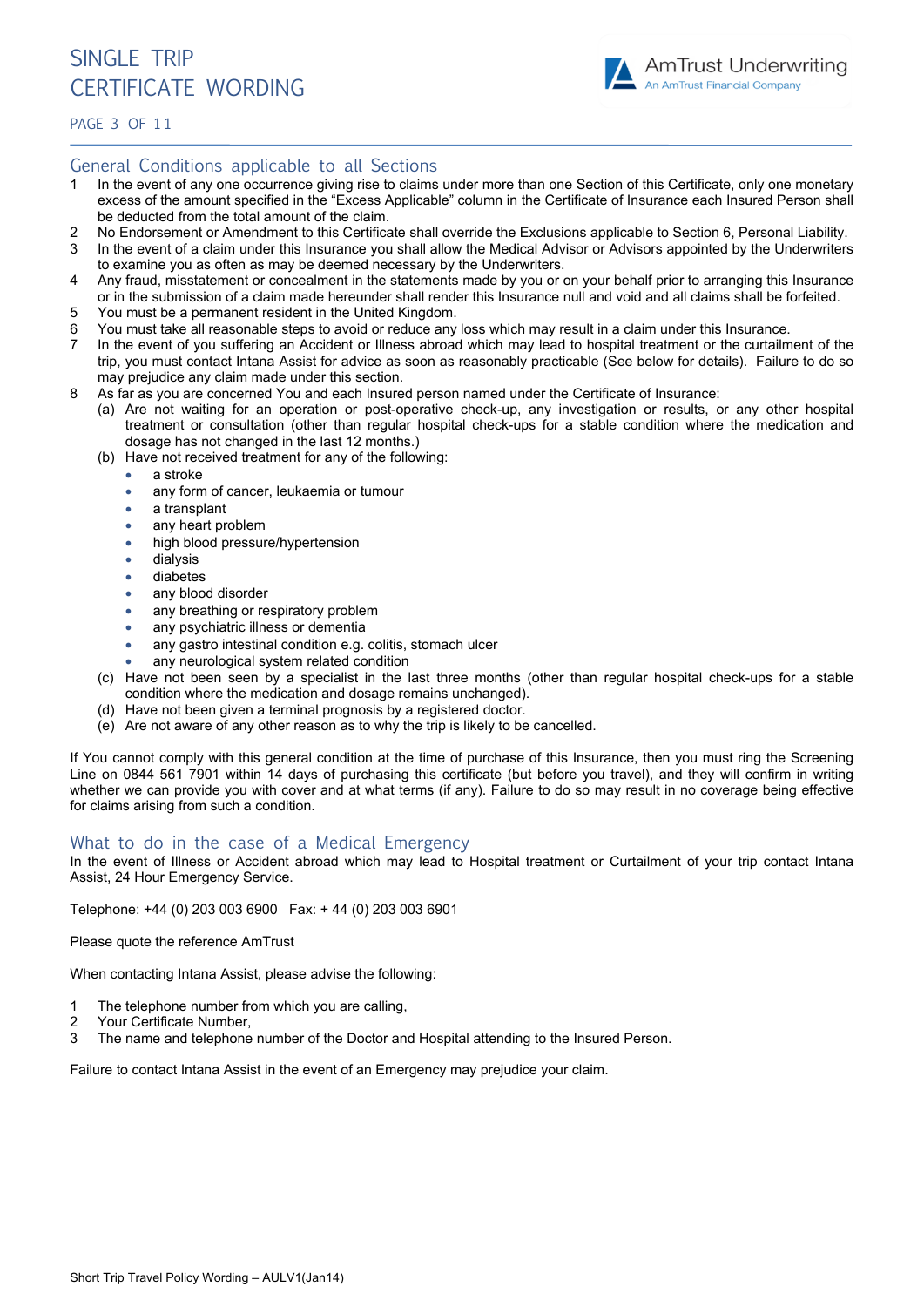#### PAGE 4 OF 11

# Hazardous Activities

You will be covered for the following activities unless more specifically excluded under Section 6 – Personal Liability and provided that you are not participating for monetary gain and/or in a professional capacity:-

| a | angling<br>archery<br>athletics                                                                                                                                                                                                   |              | glacier walking<br>golf<br>gymnastics                                                                                                                                                 |        | roller skating/blading (providing that<br>you wear pads and helmet)<br>rounders<br>rowing                                                                                   |  |
|---|-----------------------------------------------------------------------------------------------------------------------------------------------------------------------------------------------------------------------------------|--------------|---------------------------------------------------------------------------------------------------------------------------------------------------------------------------------------|--------|-----------------------------------------------------------------------------------------------------------------------------------------------------------------------------|--|
| b | badminton<br>banana boating<br>baseball<br>boardsailing<br>boating (inside 12 mile limit)<br>bowling<br>bowls                                                                                                                     | h            | handball<br>hiking/trekking/walking/rambling (up<br>to 4000 metres)<br>hill walking<br>horse riding (excluding competition,<br>racing, jumping, hunting, eventing,<br>polo and rodeo) | s<br>s | safari trips (organised by a bona<br>fide tour operator and without the<br>use of guns)<br>sail boarding<br>sailing (inside 12 mile limit)<br>scuba diving (30 metres or 50 |  |
| C | camel riding<br>canoeing (up to grade 2 rivers only)<br>catamaran sailing (inside 12 mile<br>limit)<br>clay pigeon shooting<br>climbing (on a climbing wall - indoor<br>only)<br>cricket<br>croquet<br>cycling (for leisure only) |              | hot air ballooning (organised<br>pleasure rides only)                                                                                                                                 |        | metres if qualified/instructed)<br>skateboarding (provided that you<br>wear pads and helmet)                                                                                |  |
|   |                                                                                                                                                                                                                                   |              | ice skating                                                                                                                                                                           |        | snooker<br>snorkelling<br>softball<br>squash<br>table tennis                                                                                                                |  |
|   |                                                                                                                                                                                                                                   |              | jet skiing                                                                                                                                                                            |        |                                                                                                                                                                             |  |
|   |                                                                                                                                                                                                                                   | k            | kayaking (up to grade 2 rivers only)<br>kite flying (traction)                                                                                                                        | t      |                                                                                                                                                                             |  |
|   |                                                                                                                                                                                                                                   | n            | netball<br>orienteering                                                                                                                                                               |        | ten pin bowling<br>tennis                                                                                                                                                   |  |
|   |                                                                                                                                                                                                                                   | o            |                                                                                                                                                                                       |        | trampolining                                                                                                                                                                |  |
| d | deep sea fishing<br>dinghy sailing                                                                                                                                                                                                | p            | paint balling (providing that you                                                                                                                                                     | v      | volley ball                                                                                                                                                                 |  |
| f | fell walking<br>fives                                                                                                                                                                                                             |              | wear eye protection)<br>parascending over water only<br>pony trekking                                                                                                                 | W      | water polo<br>water skiing<br>white water rafting (up to grade 4)                                                                                                           |  |
| g | gliding as a passenger (no cover for<br>crewing or piloting),                                                                                                                                                                     | $\mathsf{r}$ | racket ball<br>rifle range shooting                                                                                                                                                   | у      | wind surfing<br>yachting (inside 12 mile limit)                                                                                                                             |  |
|   |                                                                                                                                                                                                                                   |              |                                                                                                                                                                                       |        |                                                                                                                                                                             |  |

You will also be covered for the following Winter Sports activities unless more specifically excluded under Section 6 – Personal Liability and provided that you are not participating for monetary gain and/or in a professional capacity and that the appropriate additional premium has been paid for Winter Sports cover:-

| Big foot skiing                  |   | heli skiing (with a qualified guide)                       | s | sledging<br>snow-boarding<br>snow mobiling<br>tobogganing |
|----------------------------------|---|------------------------------------------------------------|---|-----------------------------------------------------------|
| cross country skiing             |   | ice skating                                                |   |                                                           |
| curling                          | m | mono skiing                                                |   |                                                           |
| dog sledging<br>dry slope skiing |   | off piste skiing/snowboarding (see<br>General Exclusion 8) |   |                                                           |

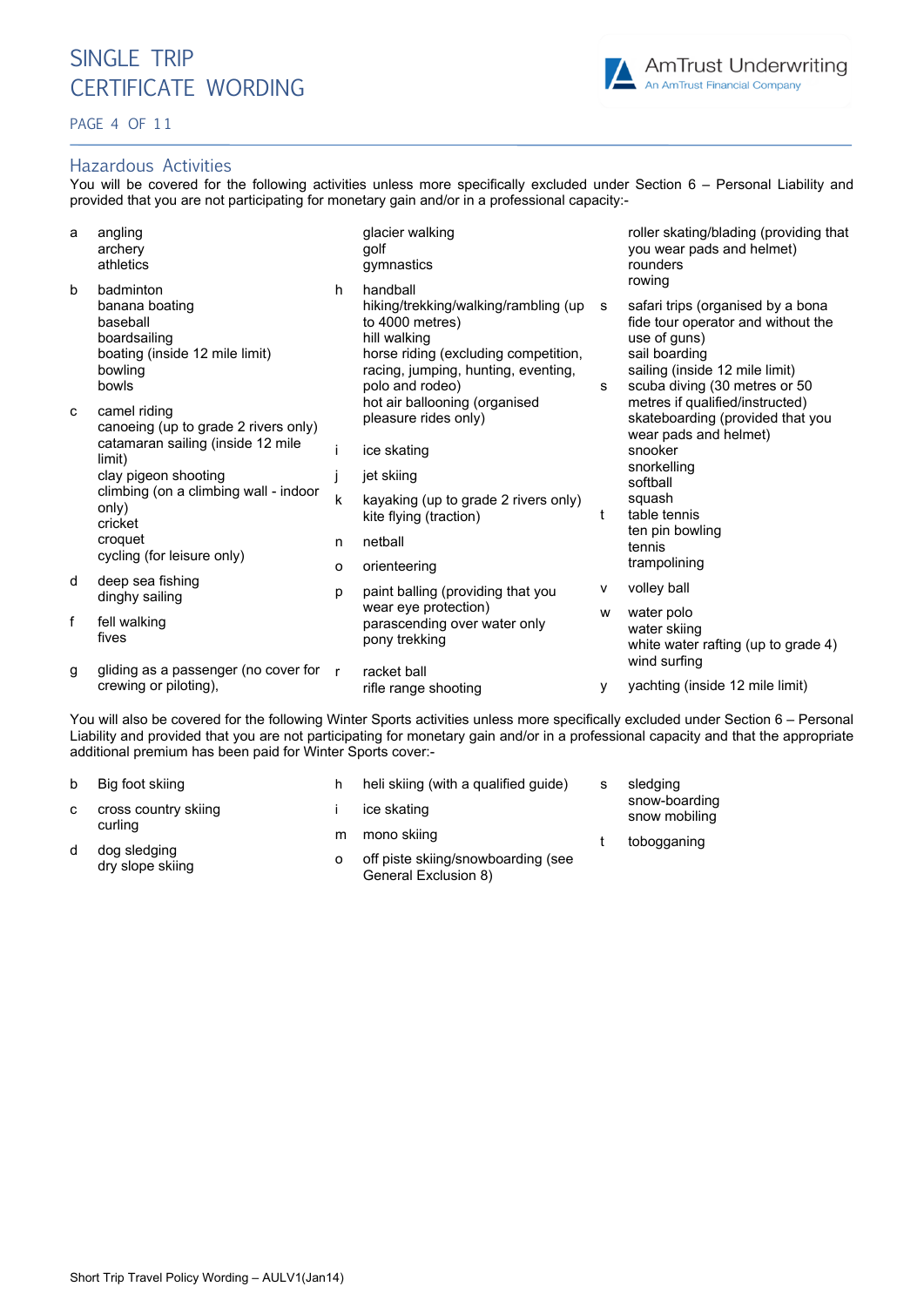

PAGE 5 OF 1 1

### Section 1 – Cancellation or Curtailment

The Underwriters will pay up to the limit shown in the Certificate of Insurance for any irrecoverable payments paid or contracted to be paid for travel, accommodation and unused pre-booked excursions (including reasonable additional travel and accommodation expenses incurred for return to the United Kingdom) should the projected trip be cancelled before commencement or curtailed before completion, directly and necessarily as a result of:

- (i) Death, Bodily Injury, Illness or compulsory quarantine of:
	- a) you, or
	- b) any member of the travel party, or
	- c) any person with whom you intend to reside or conduct business with during the Period of Travel, or
	- any close relative or business associate.
- (ii) Marital breakdown (provided that formal legal proceedings are commenced between the date of issue of this Insurance and the date of commencement of the Period of Travel) of:
	- a) you, or
	- b) any member of the travel party.
- (iii) Summoning to jury service or witness attendance in a court of the United Kingdom or unavoidable requirement to be present in the United Kingdom for service in any military or civil emergency of:
	- a) you, or
	- b) any member of the travel party.
- (iv) Major damage or burglary at the home or place of business of:
	- a) you, or
	- b) any member of the travel party, or
	- c) any person with whom you intend to reside or conduct business during the Period of Travel.
- (v) Adverse weather conditions making it impossible for you to travel to the point of departure at commencement of the outward trip.

#### **Exclusions**

The Underwriters shall not be liable to pay for: -

- 1 Any claim that exceeds your contractual liability.
- 2 Any additional costs incurred as a result of your failure to advise the Tour Operator of the cancellation of the trip.

#### Section 2 – Journey Continuation

The Underwriters will pay up to the limit shown in the Certificate of Insurance for:

#### Outward Journey

- (i) Reasonable additional travel and accommodation expenses incurred in meeting a pre-booked travel connection or reaching pre-booked accommodation, if at commencement of, or during the Period of Travel you miss a pre-booked air, sea, coach or rail journey through any of the following contingencies directly affecting the means of transport in which you are travelling or intending to travel:
	- a) If travel is by non-scheduled transport, interruption caused by strike, locked out workers, industrial action, bomb scare, criminal action, hi-jack, fire, avalanche, landslide, earthquake, flood, or accident to or mechanical breakdown of such non-scheduled transport in which you travel.
	- b) If travel is by scheduled public transport, the contingencies specified in (i) above and also adverse weather conditions.
- (ii) Reasonable additional travel and accommodation expenses incurred in meeting a pre-booked travel connection or reaching pre-booked accommodation, if at commencement of or during the Period of Travel you miss a pre-booked air, sea, coach or rail journey due to your failure to reach the departure point due to circumstances which you can realistically demonstrate were beyond your reasonable control.

#### Return Journey

- (i) Reasonable additional travel and accommodation expenses incurred in returning to your home, or place of employment (whichever occurs first), if subsequent to you leaving your accommodation such additional and reasonable travel expenses are incurred as a result of the following:
	- (a) If travel is by non-scheduled transport, interruption caused by strike, locked out workers, industrial action, bomb scare, criminal action, hi-jack, fire, avalanche, landslide, earthquake, flood, or accident to or mechanical breakdown of such non-scheduled transport in which you travel.
	- (b) If travel is by scheduled public transport, the contingencies specified in (i) above and also adverse weather conditions.
- (ii) Reasonable additional travel and accommodation expenses incurred in meeting a pre-booked travel connection, if you miss a pre-booked air, sea, coach or rail journey due to your failure to reach the departure point due to circumstances which you can realistically demonstrate were beyond your reasonable control.

#### **Exclusions**

The Underwriters shall not be liable to pay for: -

1 Any claim arising out of any of the contingencies specified above, if such contingencies had already started or been forecast before the trip was booked or the insurance was effected, whichever is the later.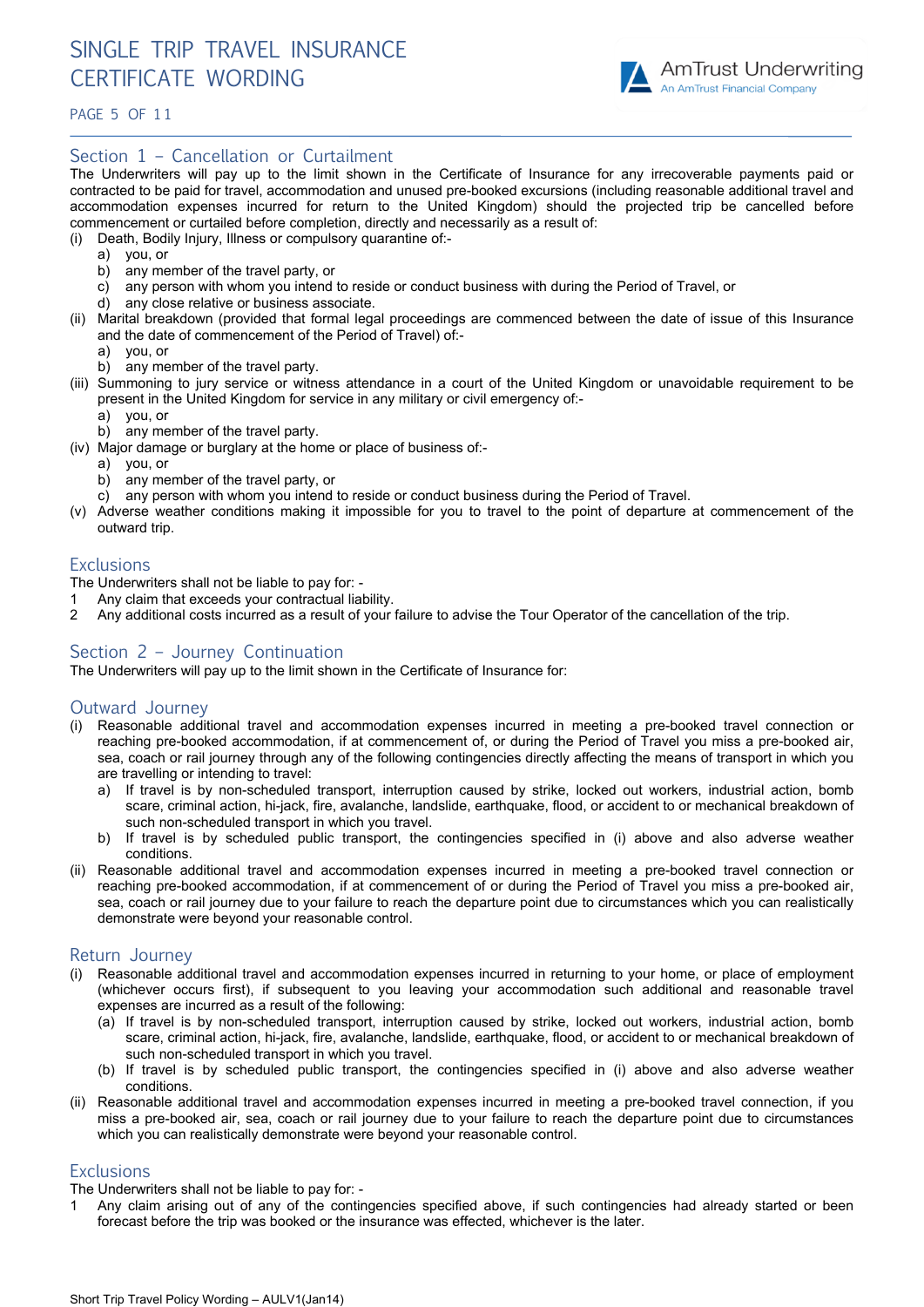# SINGLE TRIP TRAVEL INSURANCE CERTIFICATE WORDING

PAGE 6 OF 1 1



# **Conditions**

- 1 In the selection of the route, means of travel and time of departure, you shall do all things reasonable and practical to minimise the possibility of late arrival at the departure point and allow reasonable time to make onward connections.
- 2 The Underwriters shall only be liable for claims attributable to mechanical breakdown of non-scheduled transport if you have obtained a garage or motoring organisation report confirming the date, time and cause of such breakdown.

# Section 3 – Travel Delay

The Underwriters will pay up to the limit shown in the Certificate of Insurance for delays in accordance with the following scale, should the aircraft, sea vessel, coach or train on which you are booked to travel be delayed as a result of strike, locked out workers, industrial action, bomb scare, criminal action, hi-jack, fire, avalanche, landslide, earthquake, flood, adverse weather conditions or accident to or mechanical breakdown of such passenger transport:

- (a) £50 for the first completed 12 hour period of delay, and
- (b) £25 for each subsequent completed 12 hour period of delay.

# **Exclusions**

The Underwriters shall not be liable to pay for: -

1 Any claim arising directly or indirectly out of your failure to check in according to the itinerary supplied to you.

#### **Conditions**

- 1 The Underwriters shall only be liable under this section if you have obtained written confirmation from the carrier(s), or their Agent(s) stating the actual date and time of departure and the reasons for delay.
- 2 For the purposes of claims payment the period of delay shall be taken as commencing at the departure time of the conveyance as specified in the booking confirmation supplied to you.

# Section 4 – Medical, Repatriation and Additional Expenses

Should you suffer Bodily Injury or Illness (including compulsory quarantine) during the Period of Travel, the Underwriters will pay up to the limit shown in the Certificate of Insurance for normal and necessary expenses incurred for medical or surgical treatment including specialists fees, hospital, nursing home and nursing attendance charges, massage and manipulative treatment, surgical and medical requisites, ambulance charges, emergency dental treatment (for the immediate relief of pain only) up to £750, and emergency ophthalmic fees, plus:

- (a) Reasonable additional accommodation and repatriation expenses incurred by you and any one member of the travel party who has to remain or travel with you.
- (b) Reasonable travel and hotel expenses of one person to travel from the United Kingdom if his presence with you is necessary on medical grounds.
- (c) Up to £7,500 for the reasonable cost of transporting your remains or ashes to your former place of residence in the United Kingdom or reasonable funeral expenses incurred abroad.
- (d) The charter of an air ambulance or the use of air transport including qualified attendants certified by a registered doctor and authorised by Intana Assist to be necessary for your repatriation or treatment.

#### **Exclusions**

The Underwriters shall not be liable to pay for:

- 1 The cost of continuing regular medication for any condition for which medical advice or treatment is being followed at the time of booking a trip or commencement of a Period of Travel, whichever is the later.
- 2 Any expenses incurred more than 12 months after the date of the incident which gave rise to the claim.
- 3 Medical Expenses incurred in the United Kingdom.

#### Note

Claims for Repatriation on the grounds of the fear of contracting AIDS from Medical treatment will not be admitted. If you are seeking advice about this risk you should contact the relevant advisory authorities such as the Travel Enquiry Unit in the Consular Department of the Foreign and Commonwealth office prior to departure.

# Section 5 – Hospital Benefit

The Underwriters will pay £50 per day for each completed 24 hour period up to the limit shown in the Certificate of Insurance should you suffer Bodily Injury or Illness during the Period of Travel which necessitates in-patient treatment outside of the United Kingdom.

# Section 6 – Personal Liability

The Underwriters will indemnify up to the limit as stated in the Certificate of Insurance, any one event or series of events and in all (including Legal Expenses), should you become legally liable to pay compensation for Bodily Injury to the public or accidental loss of or damage to property, occurring during the Period of Travel.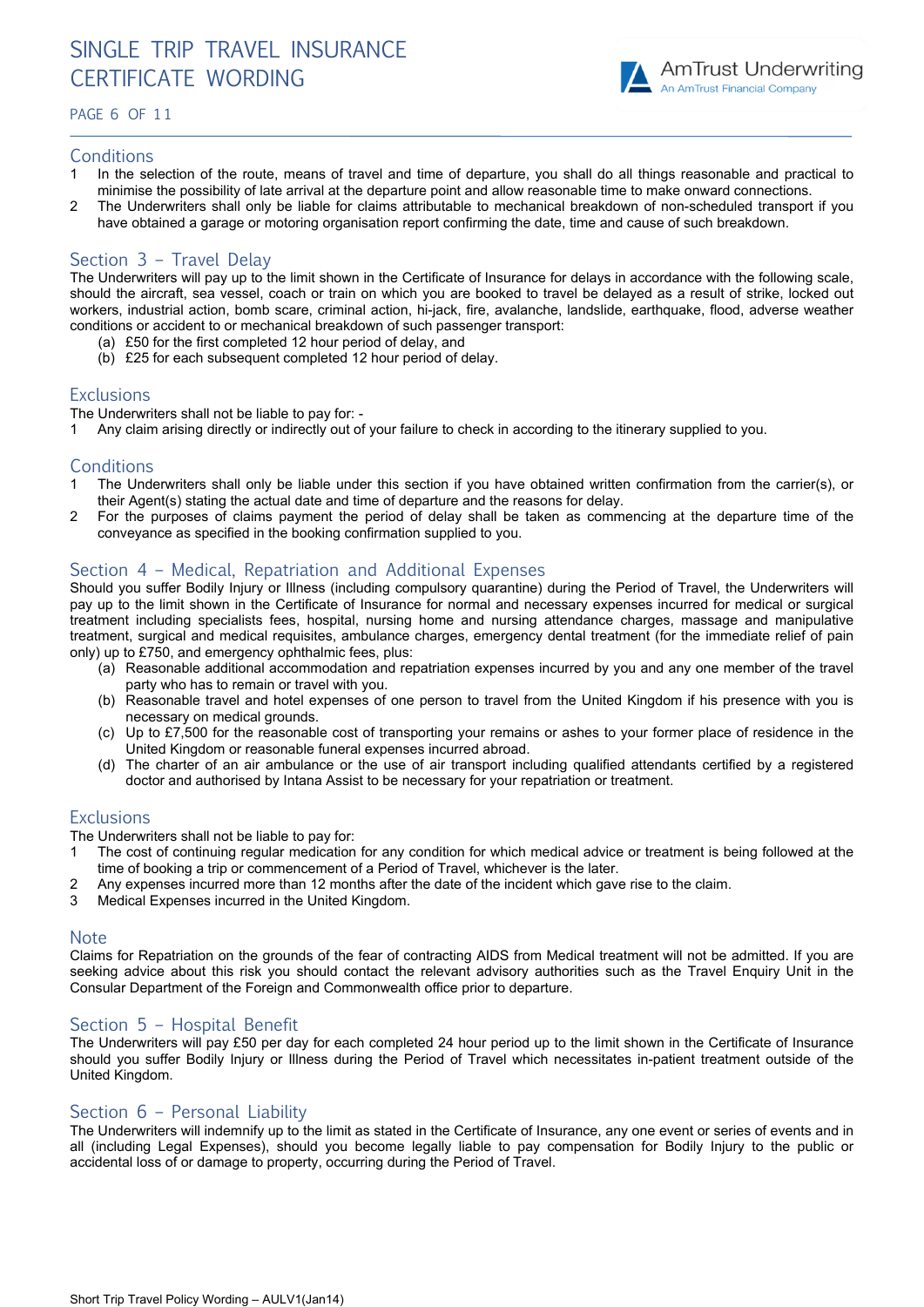

#### PAGE 7 OF 1 1

#### **Exclusions**

The Underwriters shall not be liable for:

- Any claim arising out of Bodily Injury to any member of your family or household, or to any employee.
- 2 Any claim arising out of accidental loss or damage to property belonging to or in your care, custody or control of or any member of your family or household or of an employee.
- 3 Any claim arising out of the ownership, possession or use of any horse drawn or mechanically propelled vehicle (other than golf buggies), aircraft, waterborne craft (other than sailboards, surfboards, canoes, rowing dinghies, foot or hand propelled paddle boats, and inflatable dinghies), firearms or animals.
- 4 Any claim arising out of the ownership, possession, occupation or use of land or buildings.
- 5 Any claim arising out of your profession, occupation or business or arising out of liability assumed under a contract if such a liability would not otherwise have attached.
- 6 Any costs recoverable under any other Insurance in force

# **Conditions**

- 1 You must not make any admission of liability whatsoever, or make any arrangements, offer or promise of payment without the written consent of the Underwriters.
- 2 The Underwriters shall be entitled, if they so desire, to take over and conduct, in your name, a defence of any claim or to prosecute in their name for their own benefit any claims for indemnity or damages or otherwise against any third party, and have discretion in the conduct of any negotiations or proceedings or the settlement of any claim. You shall, whenever possible, give all such information and assistance as the Underwriters may require.

# Section 7 – Legal Expenses

The Underwriters will pay up to the limit as stated in the Certificate of Insurance, for Legal Expenses incurred by you or on your behalf in the pursuit of a claim for damages against a third party who has caused you Bodily Injury, Illness or Death by an Accident during the Period of Travel.

#### **Exclusions**

The Underwriters shall not be liable to pay for:

- 1 Legal Expenses incurred without their written consent (which shall not be unreasonably withheld).
- 2 Legal Expenses for actions against Travel Agents, Tour Operators, Underwriters or their Agents, or your spouse, immediate family or employer.
- 3 Any costs recoverable under any other Insurance in force.

#### **Conditions**

- 1 AmTrust Travel Claims shall be entitled to nominate and appoint a Legal Representative to act on your behalf and to have direct access at all times to the Legal Representative.
- 2 The Underwriters reserve the right to withdraw at any stage and thereafter they shall not be liable for any further expenses.

#### Section 8 – Personal Baggage and Money

The Underwriters will pay up to the limits as stated in the Certificate of Insurance for loss, theft or damage occurring during the Period of Travel to accompanied Personal Baggage and Money, subject to the following inner limits:-

# Single Article or Pair or Set of Article Limit

Up to the limit as shown in the Certificate of Insurance.

#### Valuable items

Up to the limit as shown in the Certificate of Insurance and subject to the Single Article or Pair or Set of Articles Limit as stated in the Certificate of Insurance

Glasses/Sunglasses

Up to the limit as shown in the Certificate of Insurance

#### Business Samples

Up to the limit as shown in the Certificate of Insurance

Cash/Currency

Up to the limit as shown in the Certificate of Insurance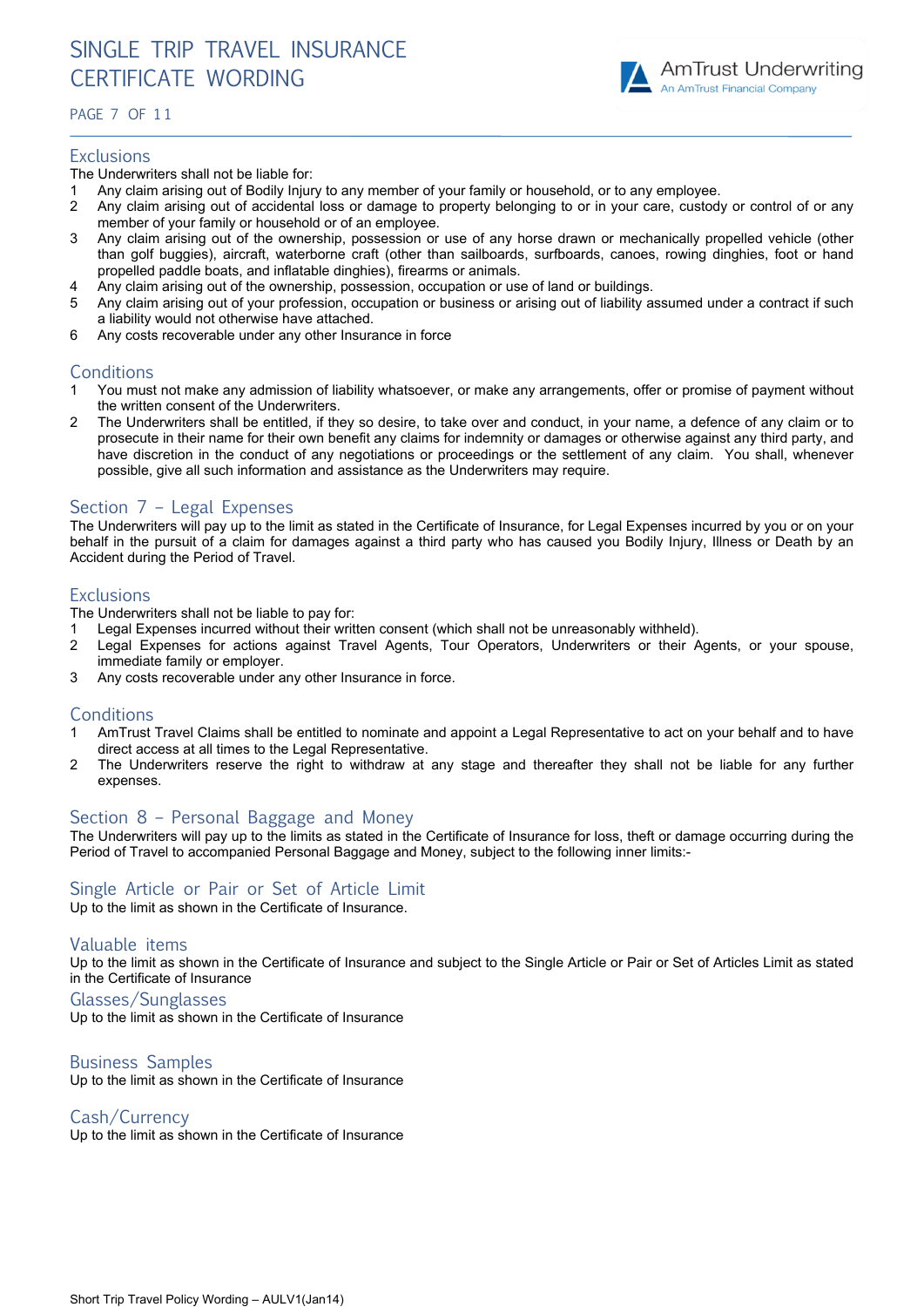

### PAGE 8 OF 11

#### **Exclusions**

The Underwriters shall not be liable to pay for:

- 1 Any claim in respect of damage due to wear and tear and gradual deterioration, or money shortages due to error, omission or depreciation in value.
- 2 Any claim in respect of loss of and/or theft of Money or Personal Baggage not reported to the police within 24 hours of discovery, and a police statement obtained.
- 3 Losses arising from confiscation or detention by customs or any other authority.
- 4 Any claim in respect of property or money otherwise insured.
- 5 Any loss or damage whilst in the custody of a carrier, unless reported to the carrier within 24 hours of discovery and a report obtained.
- 6 Any claim in respect of valuables or money whilst in the custody of a carrier.
- 7 Any loss or damage whilst left unattended, unless in a locked hotel room, safe, apartment, holiday residence or motor vehicle. If left in a motor vehicle overnight, Underwriters shall not be liable for any claims unless such motor vehicle is contained in a securely locked garage, or secure compound.
- 8 Any claim arising out of electrical and/or mechanical breakdown.
- 9 Any loss or damage of fragile articles unless caused by fire or by an accident to the aeroplane, ship or vehicle in which they are being carried.
- 10 Loss or theft or damage to contact or corneal lenses, dentures, hearing aids, mobile telephones (including Pocket PCs, Blackberrys and the like), bonds, coupons, securities, stamps or documents of any kind, antiques, pictures, sports equipment whilst in use, boats and/or ancillary equipment including windsurfing equipment and sailboards.
- Personal Baggage that is left unattended in a public place.
- 12 Damage caused by leaking powder or fluid carried within your baggage.

# **Note**

- 1 Money shall mean Cash, traveller's cheques, passports, green card, or travel tickets.
- 2 Money and Travellers Cheques shall be covered from the time of collection from a bank or travel agent or from 72 hours prior to commencement of the Period of Travel, whichever is the later, and up to 48 hours after completion of the Period of .<br>Travel, or time of conversion or encashment, whichever is the earlier.

# **Conditions**

- 1 You shall at all times exercise reasonable care in the supervision of the insured property.
- 2 You shall in the event of any loss, take all reasonable steps to recover such item(s).
- 3 If you purchase a comparable replacement for a lost or damaged article, the Underwriters shall pay for the replacement cost, providing that such article was less than 2 years old at the time, and that evidence of the original purchase is provided. For articles of 2 years old or more, or if the article is not actually replaced, or evidence of the original purchase cannot be provided, payment shall be based upon the value of such article at the time of loss, or the cost of repair, whichever is the lesser.

# Section 9 - Delayed Baggage

In the event that personal effects are temporarily lost for more than 12 hours by the carrier, Underwriters will pay up to the limit as stated in the Certificate of Insurance for the purchase of immediate necessities, but such payment will be deducted from any claim submitted under Section 8, Personal Baggage and Money if the loss becomes permanent. Receipts for such purchases must be provided.

# Section 10 - Personal Accident

The Underwriters will indemnify you up to the following percentage of the Sum Insured as stated in the Certificate of Insurance should you suffer Bodily Injury during the Period of Travel which results in one of the following:

|   | Death                                                                                            | 100% of the Sum Insured |
|---|--------------------------------------------------------------------------------------------------|-------------------------|
|   | Permanent Total Loss of Sight of One or Both Eyes                                                | 100% of the Sum Insured |
|   | Loss of One or More Limbs                                                                        | 100% of the Sum Insured |
| 4 | Permanent Total Disablement (other than loss of sight of<br>one or both eyes or loss of limb(s)) | 100% of the Sum Insured |
|   | Maximum Sum Insured Any One Occurrence                                                           | £500.000                |

# **Exclusions**

- 1 The Underwriters will not be liable to pay for any claim directly or indirectly resulting from disease or natural causes or surgical treatment (unless rendered necessary by Bodily Injury covered hereunder).
- 2 In the event that an accident covered hereunder should result in your death within 12 months of the date of the accident and prior to the definite settlement of the benefit for disablement, there shall be paid instead of the latter the benefit payable in the case of death.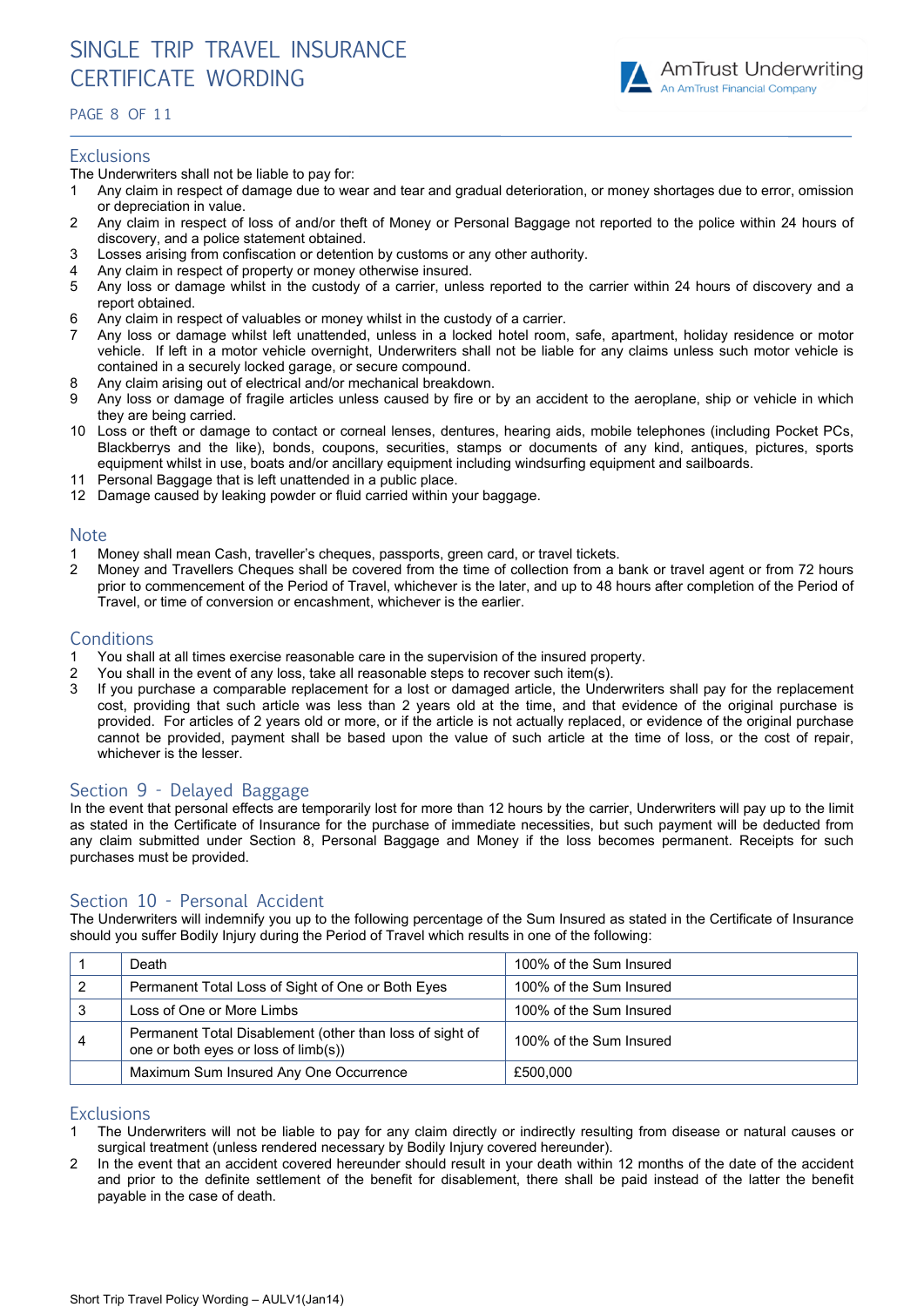# SINGLE TRIP TRAVEL INSURANCE CERTIFICATE WORDING

PAGE 9 OF 11



#### **Conditions**

- 1 Benefit shall not be payable under more than one of the Items above in respect of the consequences of one Accident.
- 2 The Sum Insured by Item 1 above shall be restricted to £3,000 if you are 16 years of age or under.
- 3 In the event of an Accident involving more than one Insured Person where the claims exceed the Maximum Sum Insured any one Occurrence specified above, the amount payable in respect of each Insured Person shall be proportionately reduced until the total does not exceed that limit.

# Section 11 – Hijack and Kidnap

In the event of your detention, internment, hijack or kidnapping during the Period of Travel, Underwriters will pay £50 per day until release, for a maximum of 60 days. In addition Underwriters will indemnify you for additional expenses necessarily and reasonably incurred by way of legal, hotel, travel and related incidental expenses excluding ransom monies and the like, to secure your release. The maximum sum recoverable under this Section is limited to the Sum Insured stated in the Certificate of Insurance.

# **Exclusions**

The Underwriters shall not be liable to pay for:

- 1 Any claim relating to payment of ransom monies and the like.
- 2 Any claim arising out of any act(s) by you that would be considered an offence by a court of the United Kingdom if committed in the United Kingdom.
- 3 Any claim where your detainment, internment, hijack or kidnap is for a period of less than 3 days.

# **Conditions**

No claims shall be payable under this Section unless:

- 1 You have not engaged in any political or other activity that would prejudice this Insurance.
- 2 You have no family or business connections that could be expected to prejudice this Insurance or increase Underwriters' risk.
- 3 All visas and documents are in order.

# Section 12 – Winter Sports Extension

# Part 1 – Ski Equipment

The Underwriters will pay up to the limit shown in the Certificate of Insurance in respect of loss, theft of or specific accidental damage to skis, sticks and bindings being your property based on the current market value or the cost of repairs whichever is the lesser (not replacement cost).

# Part 2 – Ski Pack

The Underwriters will pay up to £100 per week up to the limit shown in the Certificate of Insurance for the proportional return of the prebooked cost of ski pass, ski-equipment hire or tuition fees, should you suffer Bodily Injury or Illness. This is subject to written confirmation from the doctor in the resort that the serious injury or illness prevented you from using your ski pass, ski hire equipment or attending tuition for the remainder of the Period of Travel.

# Part 3 – Piste Closure

Valid for the period 1st December to 30th April only.

The Underwriters will pay up to the limit shown in the Certificate of Insurance as follows, if as a result of not enough/too much snow in your pre-booked holiday resort, all lift systems and tows are closed for a continuous period of more than 24 hours:

- 1 the costs of transport incurred to the nearest resort up to £20 for each continuous full 24 hour period, or
- 2 up to £20 for each full 24 hour period if you are unable to ski and subject to no other ski resort being available where any lift systems and tows are open.

It is a condition of this cover that you obtain a written statement from the resort authorities confirming the reason for the closures and how long it lasted and that the pre-booked holiday resort where you are staying is at least 1000 metres above sea level.

# Part 4 – Avalanche

The Underwriters will pay up to the limit shown in the Certificate of Insurance for reasonable additional accommodation expenses incurred, if as a result of avalanche, landslip or landslide, you are unavoidably delayed from leaving the pre-booked resort.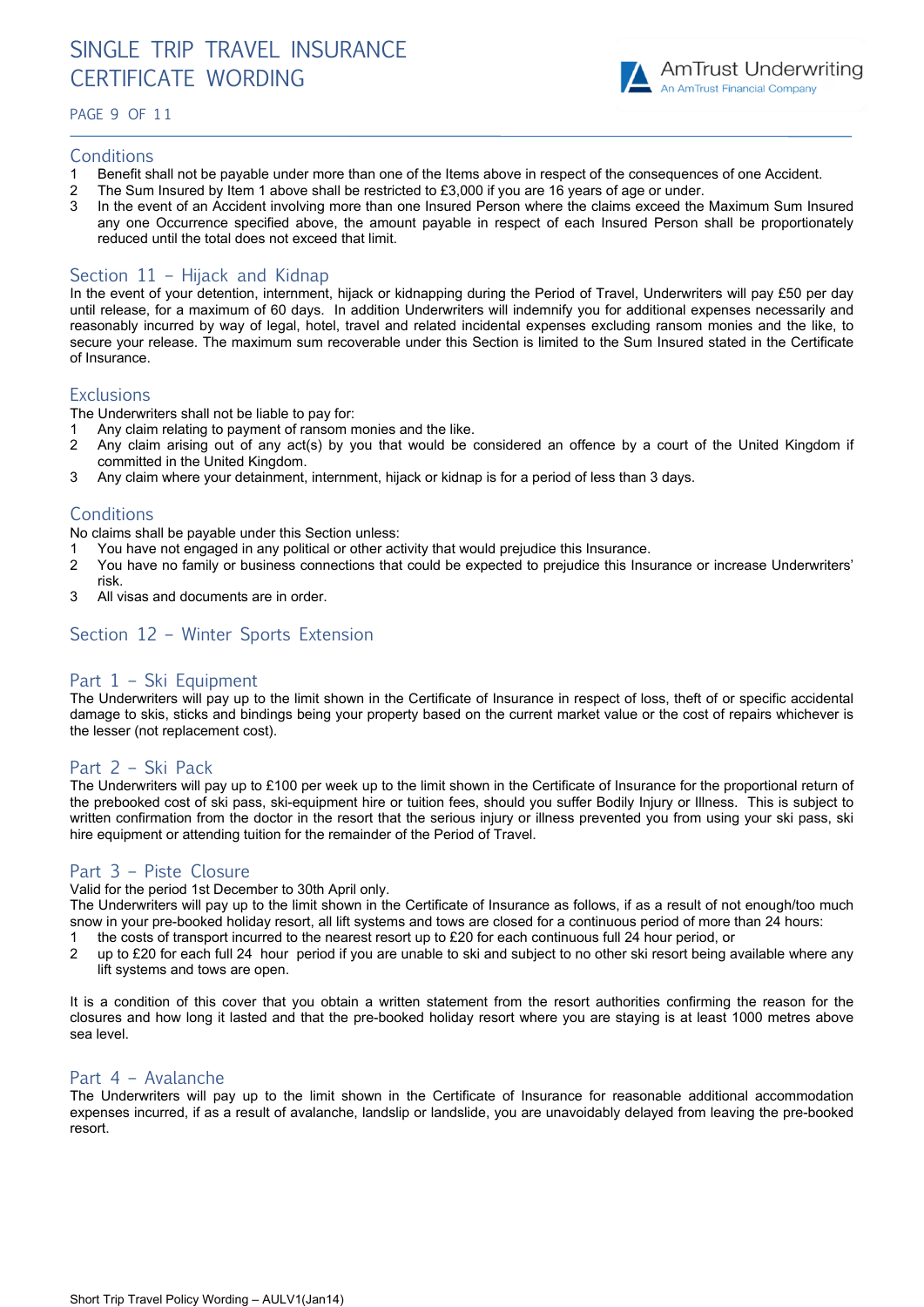

#### PAGE 1 0 OF 1 1

#### **Exclusions**

The Underwriters shall not be liable to pay for:

- 1 Any claim arising within the United Kingdom.
- 2 Any claim arising within Europe in respect of Periods of Travel commencing or ending during the period 1st May to 30th November inclusive.
- 3 Anything included within the General Exclusions of this Certificate.
- 4 Any claim in respect of Part 3 only, as a result of additional travel expenses incurred other than for travel arranged by the Tour Operator if travelling on a Tour Operator organised trip.
- 5 Any claim unless the appropriate Winter Sports premium has been paid.
- 6 Any claim in respect of Part 3 only, if you effect this Insurance or book the trip within 14 days of the date of departure and at that time there was a lack of snow in the planned resort such that it was unlikely that you would be able to ski.
- 7 Claims under Section 12 in respect of the resort where you are staying being less than 1000 metres above sea level.

# Definitions applicable to this Certificate of Insurance

"Bodily Injury" means identifiable physical injury which:

- 1 is sustained by you, and
- 2 is caused by an Accident during the Operative Time, and
- 3 solely and independently of any other cause, except Illness directly resulting from or medical or surgical treatment rendered necessary by such injury, occasions your death or disablement within 12 months from the date of the Accident.

"Accident" means a sudden, unexpected, unusual, specific event that occurs at an identifiable time and place, but also includes exposure resulting from a mishap to a conveyance in which you are travelling.

"Loss of Limb" means permanent loss by physical separation of a hand at or above the wrist or of a foot at or above the ankle, and includes permanent total and irrecoverable loss of use of a hand, arm, foot or leg.

"Permanent Total Disablement" means disablement which entirely prevents you from attending to any business or occupation for which you are reasonably suited by training, education or experience, or if you are of 16 years of age or under, from attending to any business or occupation whatsoever, and which lasts twelve months and at the expiry of that period is beyond hope of improvement.

"Hi-jack" means the unlawful seizure or wrongful exercise of control of an aircraft or conveyance, or the crew thereof, in which you are travelling as a passenger.

"Valuables" means antiques, watches, furs, animal skins, jewellery, precious stones, photographic, video, audio and computer equipment, games consoles and their software.

"Business Samples" means items carried by you whilst on a business trip on behalf of your Employer, which are the property of the Employer.

"Permanent United Kingdom Resident" means you have a fixed abode in the United Kingdom and reside permanently at that abode.

"Partner" means your fiancé(e) or a person who has cohabited with you for a period of not less than 6 months at the commencement date of the Period of Travel.

"Dependent Children" means all children aged under 18 years, (or under 23 years if in full time education) who permanently reside with and are travelling with an adult insured under this Certificate.

"Close Relative" means mother, father, sister, step sister, brother, step brother, husband, wife, partner, daughter, step daughter, son, step son, grandparent, grandchild, parent-in-law, son-in-law, daughter-in-law, sister-in-law, brother-in-law, or fiancé(e).

"Pre-booked" means booked by you or the Assured prior to commencement of the Period of Travel and for which payment has or will be made.

"You/Your" means any Insured Person named under the "Certificate of Insurance"